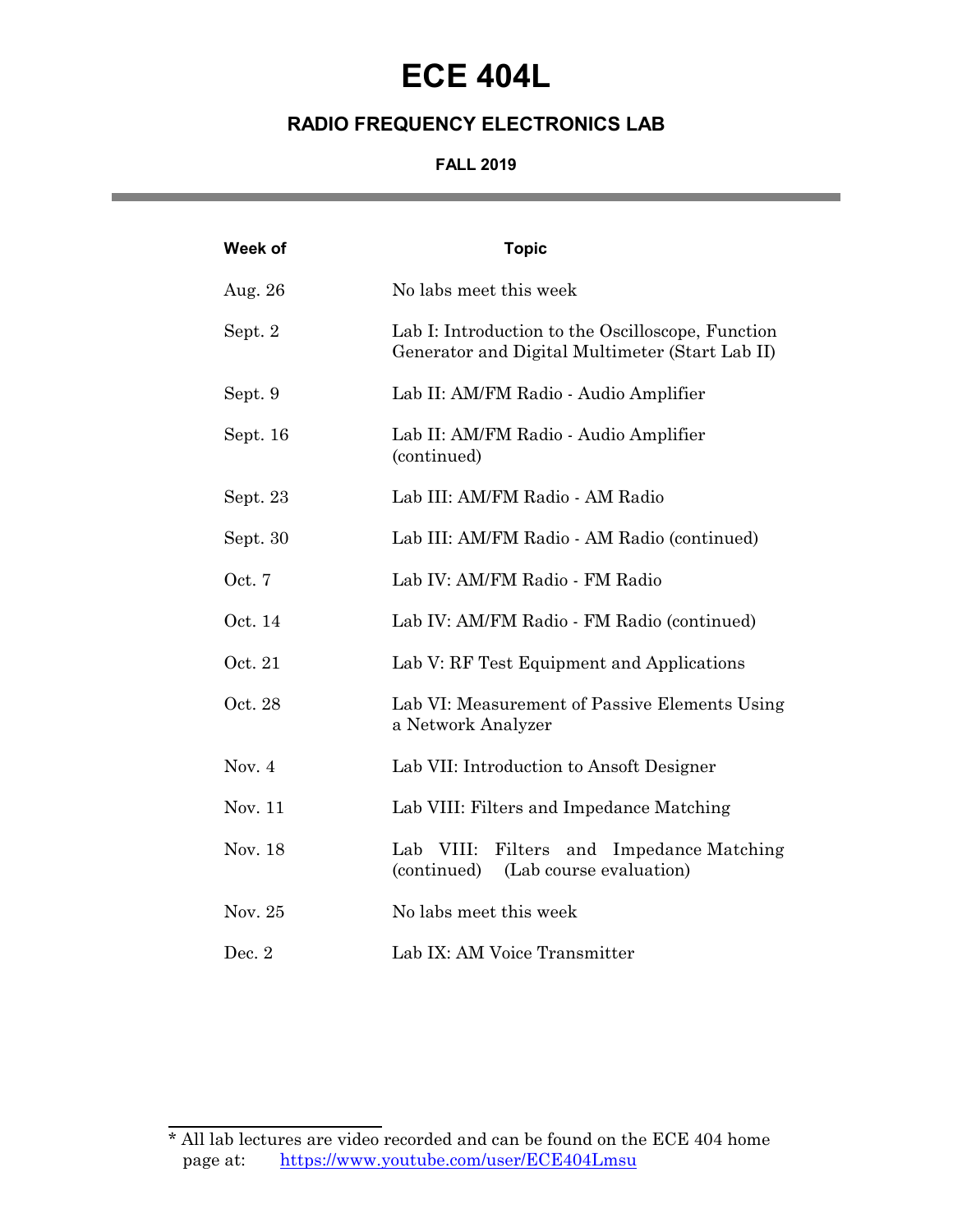# **ECE 404L**

### **RADIO FREQUENCY ELECTRONICS LAB**

| <b>MATERIALS:</b> | G.M. Wierzba, ECE 404 Course e-Notes and Lab Manual,<br>Fall 2019 Edition, (free for all registered students)                                                                                                                                                                                                                                                                                                                                                                                                                                                                                                                                                   |
|-------------------|-----------------------------------------------------------------------------------------------------------------------------------------------------------------------------------------------------------------------------------------------------------------------------------------------------------------------------------------------------------------------------------------------------------------------------------------------------------------------------------------------------------------------------------------------------------------------------------------------------------------------------------------------------------------|
|                   | Safety Glasses                                                                                                                                                                                                                                                                                                                                                                                                                                                                                                                                                                                                                                                  |
| <b>GRADING:</b>   | LAB REPORTS*<br>100%                                                                                                                                                                                                                                                                                                                                                                                                                                                                                                                                                                                                                                            |
| (1/4)             | *You must pass the lab to pass the course.                                                                                                                                                                                                                                                                                                                                                                                                                                                                                                                                                                                                                      |
| <b>OVERVIEW:</b>  | Your lab instructor will give a quiz per experiment on the<br>lab procedure you are about to perform and on the lab<br>lecture video associated with that lab. This will count for<br>10 points of the maximum 60 points.                                                                                                                                                                                                                                                                                                                                                                                                                                       |
|                   | This lab is intended to teach measurement techniques as<br>well as reinforcing concepts taught in ECE 404. As you<br>complete each task in lab you will be asked to record,<br>calculate and evaluate your data. You cannot go on to the<br>next step or circuit unless each task is completed as<br>stated in the lab experiment. This method emphasizes<br>accuracy over speed. Your lab report is due as indicated in<br>the lab manual. If you come to lab unprepared you will<br>probably be unable to finish all of the tasks in each lab.<br>You must read the lab thoroughly before you come to lab<br>and review past labs for measurement procedures. |
| <b>POLICIES:</b>  | Any copying of lab data from another group or section will<br>result in a failing grade.                                                                                                                                                                                                                                                                                                                                                                                                                                                                                                                                                                        |
|                   | If you miss more than two labs you will receive a failing<br>grade. There are no make up labs. Your grade will be<br>computed by dropping your lowest Lab Report grade.                                                                                                                                                                                                                                                                                                                                                                                                                                                                                         |
|                   | Since everyone in lab is trying to complete their lab report<br>during lab you are not allowed to ask other lab groups for<br>help. The lab instructor will try to help you but you are<br>responsible for your own work.                                                                                                                                                                                                                                                                                                                                                                                                                                       |
| <b>TARDINESS:</b> | Lab needs to start on time. Your lab instructor will take<br>attendance at the start of lab. Your lab report grade will<br>be multiplied by 0.9 if you are tardy from 1 to 10 min., by<br>0.85 if you are tardy from 11 to 30 min. If you are late<br>more than 30 min you will not be allowed to enter lab.                                                                                                                                                                                                                                                                                                                                                    |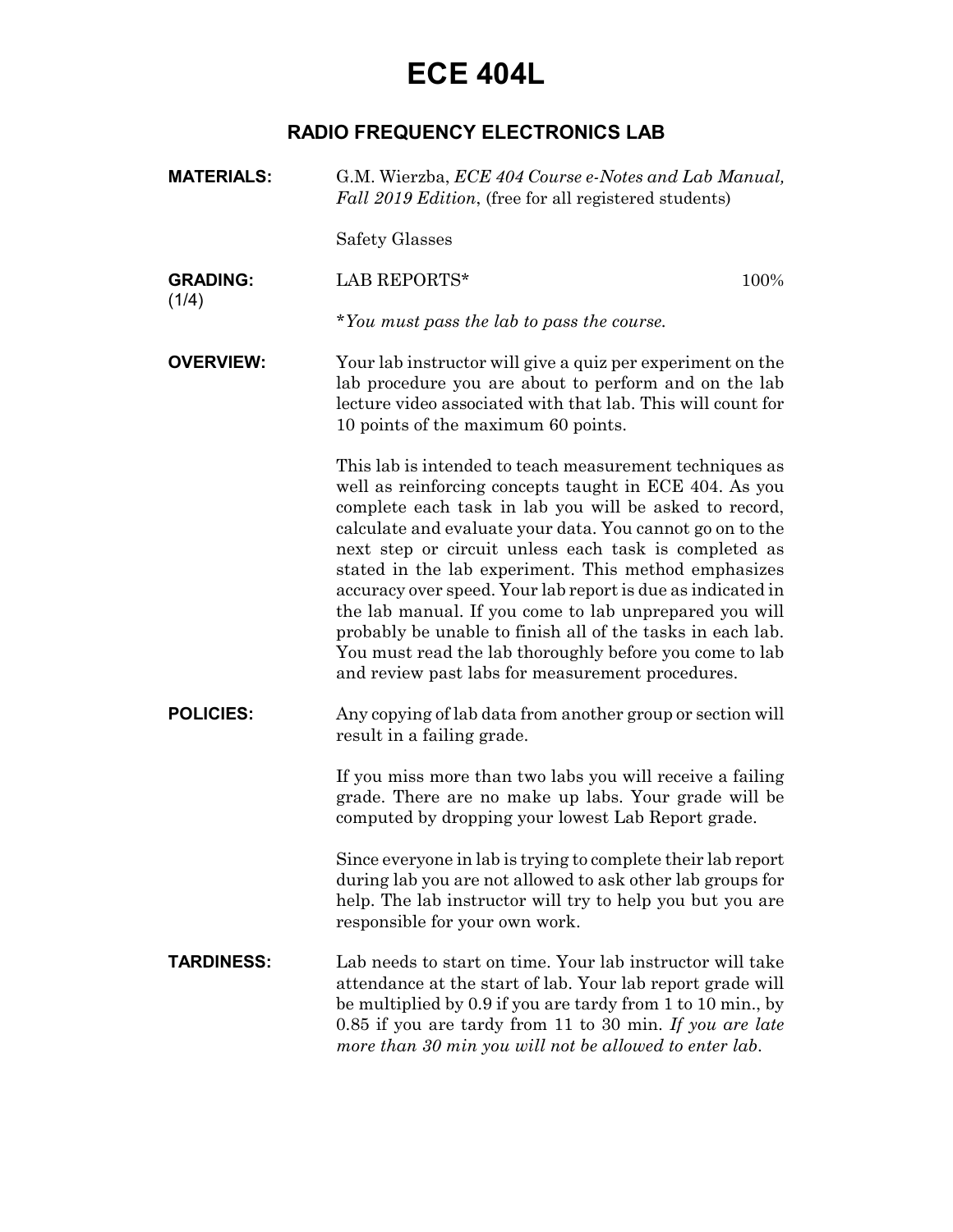## **Electrical Safety Considerations for ECE 404 Lab**

#### G. M. Wierzba

Safety glasses are required. Minimally prescription glasses are ok but full wrap around glasses are preferred. If you fail to wear safety glasses or come to lab without a pair of safety glasses, you will be asked to leave. You can purchase another pair at the bookstore and return to lab but a penalty for tardiness\* will apply.

The equipment used in ECE 404 Lab is primarily low voltage. There is no danger associated with this equipment when used as instructed. Care should always be taken not to touch the prongs of an electrical plug when inserting or removing it from an electrical outlet.

In some lab experiments we are going to use polarized electrolytic capacitors. These elements must at all times have a positive voltage across their terminals with respect to an indicated polarity. Failure to do so can result in the component overheating which could cause severe burns. In such experiments warning boxes are placed in the experimental procedure and your lab instructor will be required to check your wiring before you proceed.

We will also be soldering in this lab. This and the danger from capacitors is why we need safety glasses at all times.

Lastly, the ECE department does not allow any food or drink in any of the experimental labs at any time. This is for your safety. *Anyone who brings food or drink into lab will be asked to leave the food or drink in the hallway outside of lab. If the student refuses they will receive a lab grade of zero for that lab.*

\_\_\_\_\_\_\_\_\_\_\_\_\_\_\_\_\_\_\_\_

<sup>\*</sup>Your lab report grade will be multiplied by 0.9 if you are tardy from 1 to 10 min., by 0.85 if you are tardy from 11 to 30 min. *If you are late more than 30 min you will not be allow to enter lab*.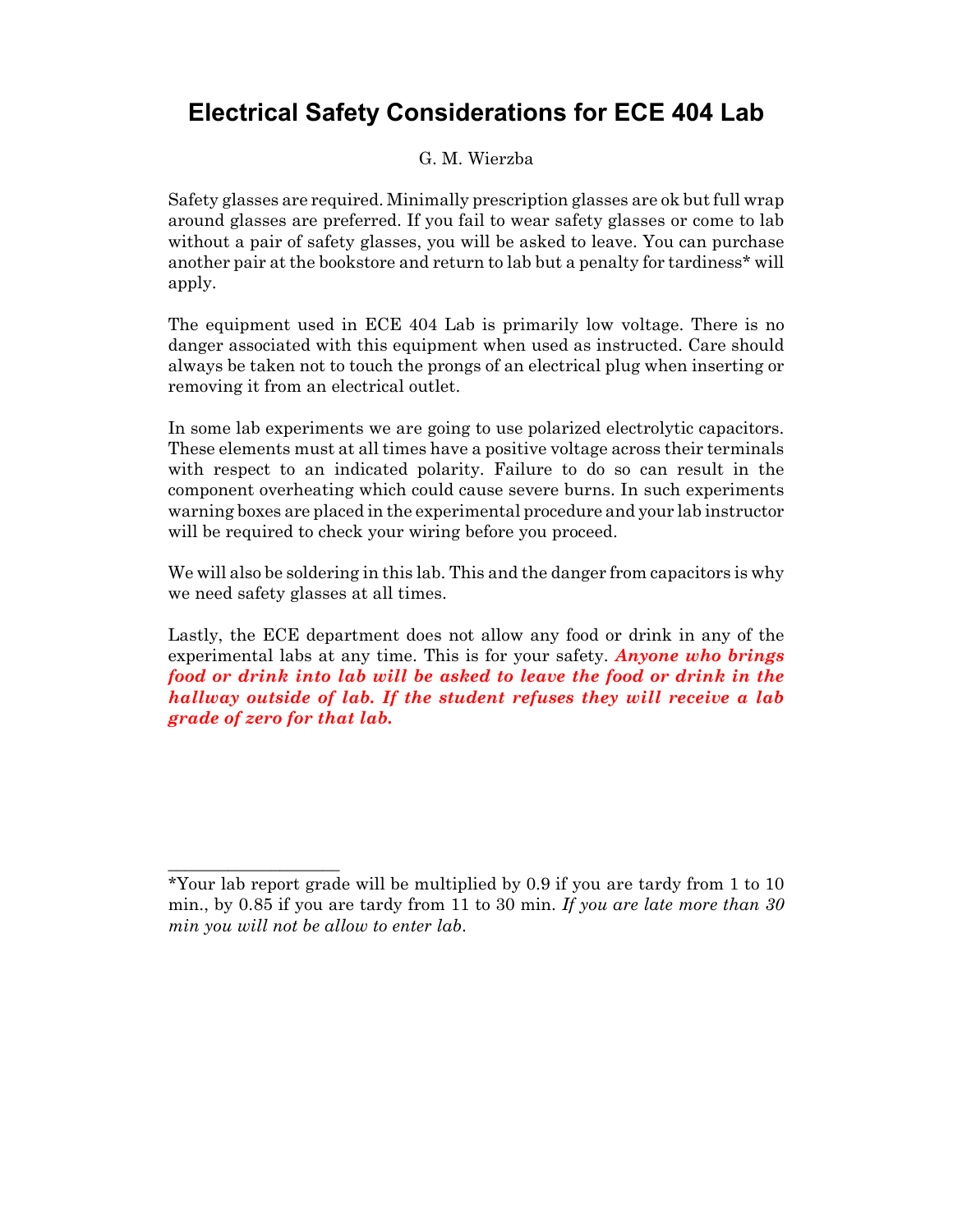#### **EXPERIMENT DETAILS**

**1. TITLE:** Lab I - Introduction to the Oscilloscope, Function Generator and Digital Multimeter

#### **PURPOSE:**

The oscilloscope, function generator and digital multimeter are the basic tools in the measurement and testing of circuits. This lab reviews the operation of these instruments along with the use of a compensated probe.

**2**. **TITLE:** Lab II - AM/FM Radio - Audio Amplifier

#### **PURPOSE:**

Over the next few labs we are going to build an AM/FM radio. This lab will focus on soldering and testing of the Audio Amplifier portion of the radio.

The concepts covered are:

- 1. IC power amps
- 2. dc and ac models for bipolar transistors;
- 3. class AB complementary Darlington pair amplifier;
- 4. small-signal bandwidth;
- 5. efficiency.

The laboratory techniques covered are:

- 1. soldering;
- 2. troubleshooting by doing static measurements with a digital multimeter;
- 3. measuring gain and bandwidth with a scope;
- 4. measuring efficiency.
- **3**. **TITLE:** Lab III AM/FM Radio AM Radio

#### **PURPOSE:**

This lab will focus on soldering and testing of the AM portion of the radio.

The concepts covered are:

- 1. amplitude modulation (AM);
- 2. superhetrodyne receiver;
- 3. AM detector and automatic gain control (AGC);
- 4. Intermediate Frequency (IF) transformers;
- 5. IF amplifiers;
- 6. AM oscillator and mixer.

The laboratory techniques covered are:

- 1. using the AM feature on the function generator;
- 2. troubleshooting by doing static measurements with a digital multimeter;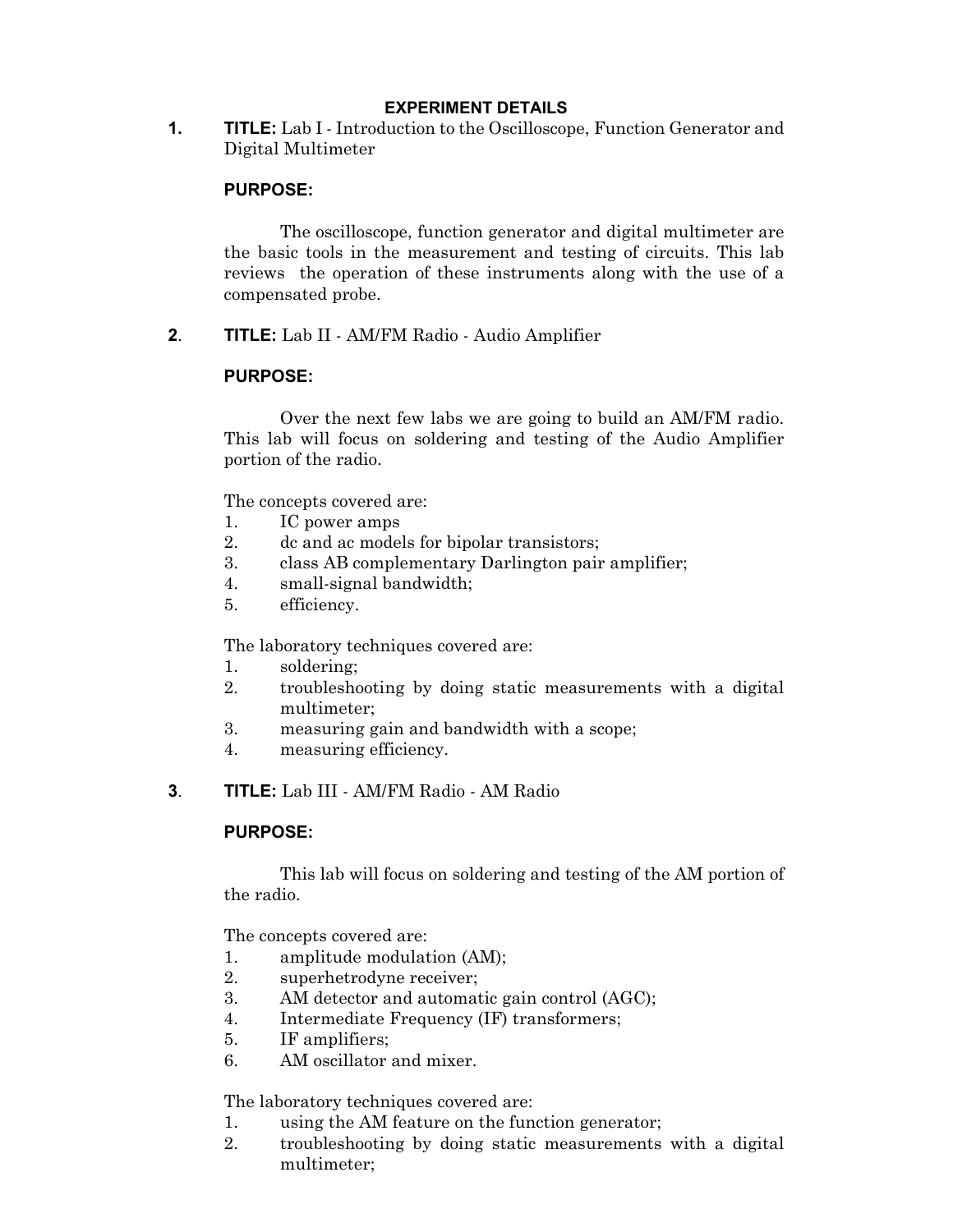- 3. measuring gain, bandwidth and quality factor with a scope;
- 4. tuning.
- **4**. **TITLE:** Lab IV AM/FM Radio FM Radio

#### **PURPOSE:**

This lab will focus on soldering and testing of the FM portion of the radio.

The concepts covered are:

- 1. frequency modulation (FM);
- 2. superhetrodyne receiver;
- 3. FM ratio detector and automatic frequency control (AFC);
- 4. Intermediate Frequency (IF) transformers;
- 5. IF amplifiers;
- 6. FM oscillator and mixer.

The laboratory techniques covered are:

- 1. using the FM feature on the function generator;
- 2. troubleshooting by doing static measurements with a digital multimeter;
- 3. measuring gain, bandwidth and quality factor with a scope;
- 4. tuning.
- **5**. **TITLE:** Lab V Radio Frequency Test Equipment and Applications

#### **PURPOSE:**

There have been many types of test equipment developed for high frequency applications. In this lab some of the more common RF test equipment are the spectrum analyzer and signal generator. The spectrum analyzer allows for the searching of sinusoidal signals at very high frequencies and very low power levels. The signal generator can create high frequency signals used to test other RF equipment.

Most RF signals are at very small power levels, so noise plays a large roll in any measurement done in an RF lab. This lab will focus on the common issues that appear when trying to measure radio frequencies. After a few of the equipment concepts are covered, the spectrum analyzer and signal generator are used to tune a Motorola pager receiver.

The concepts covered are:

- 1. amplitude modulation;
- 2. superhetrodyne receiver;
- 3. equivalent circuits of the spectrum analyzer inputs and function generator outputs;
- 4. noise temperature and noise floor.

The laboratory techniques covered are:

- 1. operation of a signal generator;
- 2. operation of a spectrum analyzer.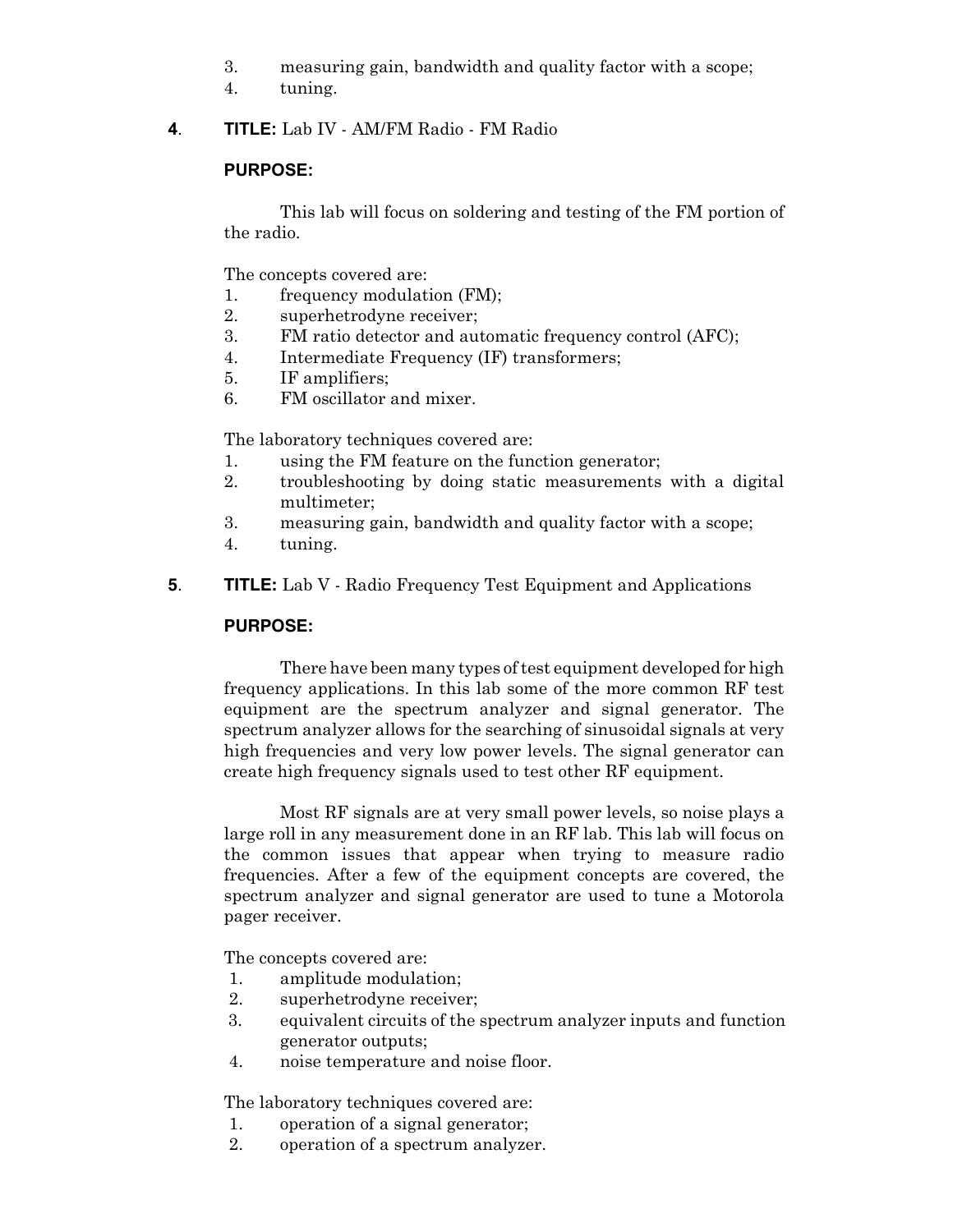**6**. **TITLE:** Lab VI - Measurement of Passive Elements Using a Network Analyzer

#### **PURPOSE:**

Spectrum analyzers allow visualization of only the magnitude of RF signals. The network analyzer gives both magnitude and phase information. With the network analyzer, RF components can be measured at very high frequencies.

Resistors, capacitors and inductors have limitations at high frequencies. Models of these elements, in reality, are made up of all three elements which will resonate. With the network analyzer, this resonant frequency can be found and the upper useable frequency of any component can be identified.

The concepts covered are:

- 1. Phase plane adjustments;
- 2. Equivalent circuit of a resistor;
- 3. Equivalent circuit of a capacitor;
- 4. Equivalent circuit of an inductor;
- 5. Formula for winding an inductor.

The laboratory techniques covered are:

- 1. Calibrating the network analyzer;
- 2. De-embedding the test fixture;
- 3. Measuring the reflection coefficient;
- 4. Extracting impedance versus frequency.
- **7**. **TITLE:** Lab VII Introduction to Ansoft Designer

#### **PURPOSE:**

Ansoft Designer is a suite of design tools that fully integrate highfrequency, physics-based electromagnetic simulation, modeling, and automation into an environment for circuit and system analysis.

As with any robust software package, it is best to start with known examples and re-create these in simulation. In this way we can see how our existing knowledge meshes with the tools developed. It can also clear up misconceptions.

The concepts covered are:

- 1. first time use of Designer;
- 2. schematic creation and parameter adjustment;
- 3. creating and editing graphs.

The examples covered are:

- 1. Lab VI network analyzer plots;
- 2. Input impedance of a coaxial cable with load;
- 3. S-parameters of a two-port.